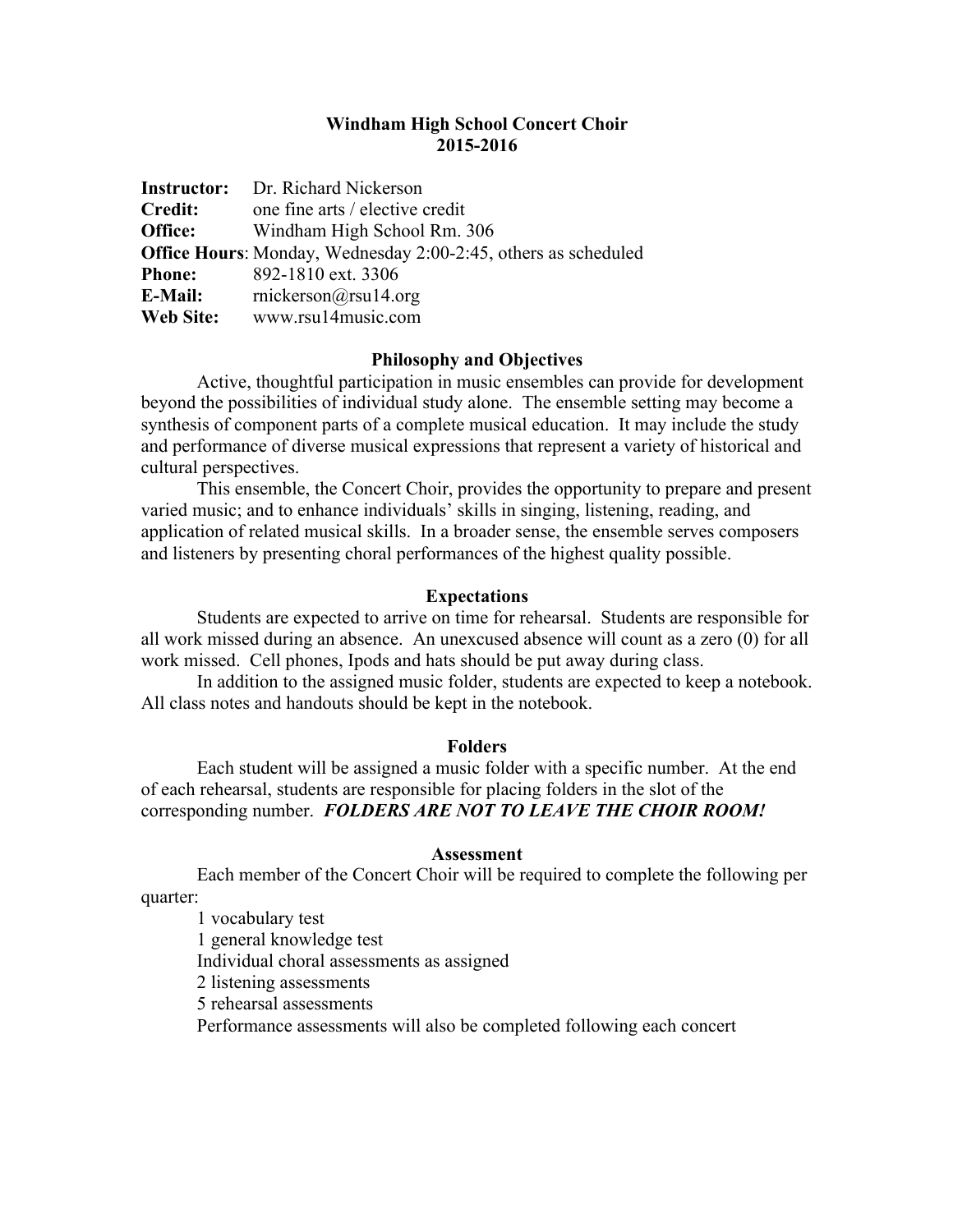#### **Concerts**

The Concert Choir will present 3 public performances. In lieu of homework assignments, attendance at these concerts is mandatory. Absences from a concert will require a note from a doctor. Unexcused absences will result in a zero as a test grade.

Dress for the concerts is as follows:

Men: black pants, black socks, dark necktie, white shirt, dark shoes

Women: black skirt (at least knee length), dark shoes, white blouse (no tank tops!!!)

## *All concert attire must be in accordance with the school dress code.*

### **Concert Dates:**

Winter Concert-Tuesday, December 8, 7:00 p.m. All Choirs Concert –Tuesday, March 8, 7:00 p.m. Spring Concert-Tuesday, May 17, 7:00 p.m.

### **Areas to be covered in class**

Musical Vocabulary Musical Styles Vocal Technique Music History Music Theory Demonstration of techniques and skills Music Literacy Assessment

### **Additional Opportunities**

District II Auditions: Thursday, October 22 (Festival Jan. 29-30 @ Windham High School)

All State Auditions: Saturday, November 7 (Festival May 19-21 @ University of Maine, Orono)

Tri-M Music Honor Society (Grades 11 & 12). Applications taken in fall, 2015

Europe trip, June, 2017 (Germany, Austria, Switzerland). Initial meeting on Tuesday, September 15 (see attached letter)

### **Grading**

Grades will be determined by averaging tests, quizzes, performance assessments, listening assessments and any other material assigned. In addition, students will receive a grade for demonstration of skills, which will be averaged with the above.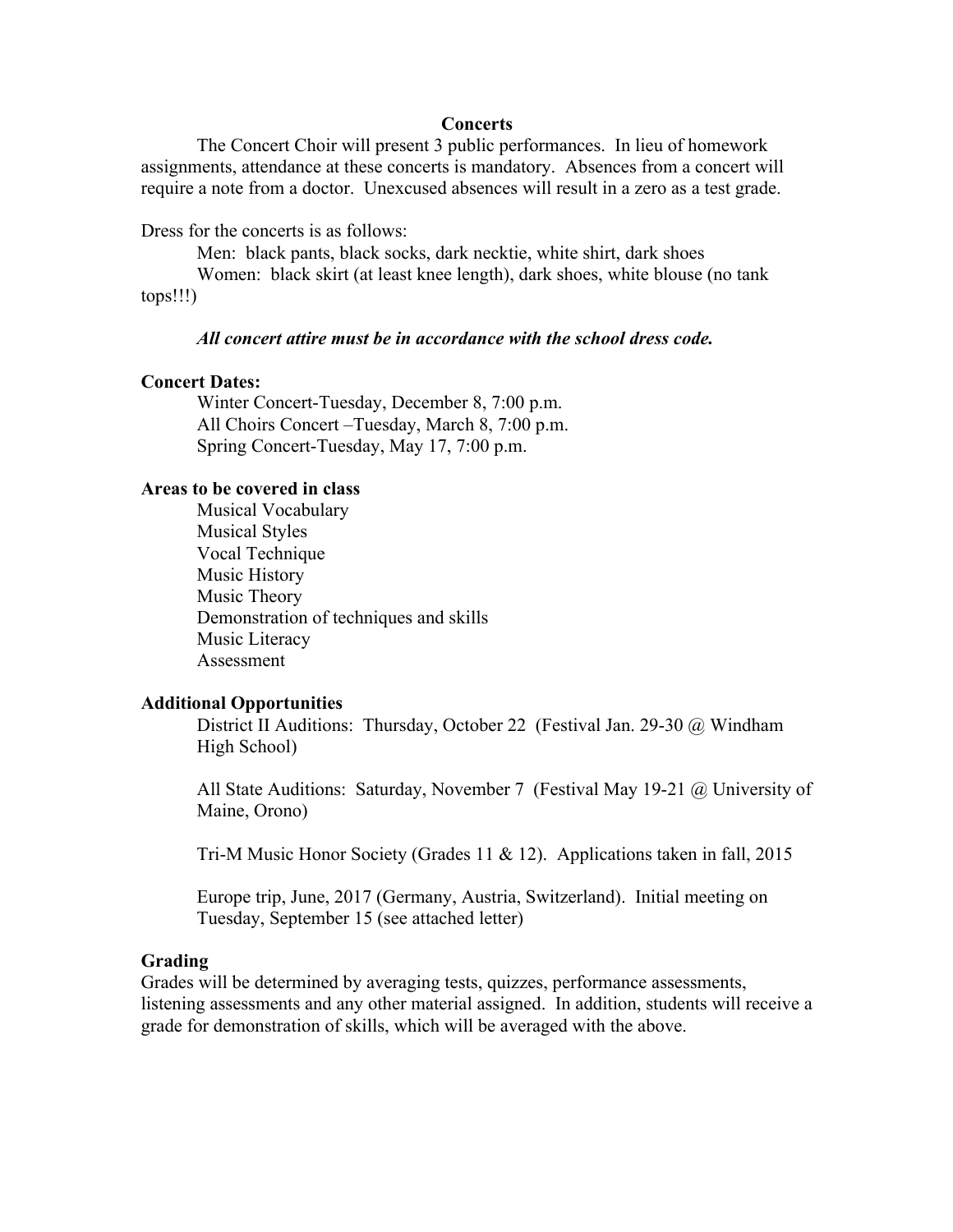# **Essential Questions**

Why and how is music created?

How is music communicated?

How do people sing and play an instrument?

How is music analyzed and understood?

How is music performance evaluated?

How does music relate to other disciplines and reflect the culture that creates it?

# **Overarching Enduring Understandings**

1. Music making is one of the oldest, most intimate and basic forms of communication and cultural expression.

2. Singing and playing an instrument provide people with the means of learning musical and developmental skills.

3. Through performing, composing, and improvising, people learn to connect ideas with symbols, sound patterns, and musical elements.

4. Reading and notating music are essential to literacy.

5. Educated music listeners learn to describe, analyze and evaluate music and music performances as an expressive art form.

6. As a form of human expression, music combines knowledge, skills and ideas in a unique social and educational experience.